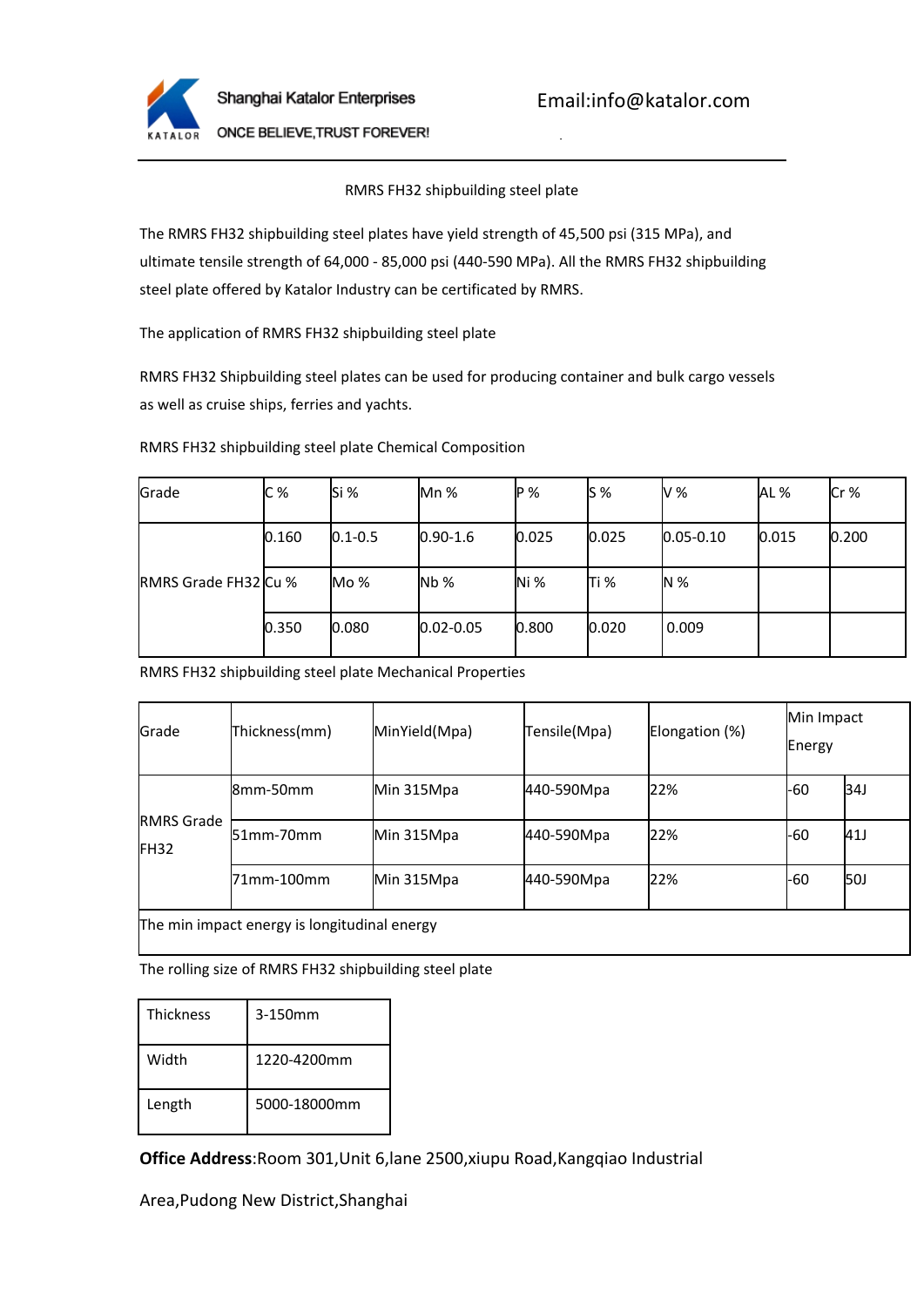

Tel:0086-21-61182423

Notes: coil thickness  $\leq 25$ mm

RMRS FH32 Shipbuilding steel plates are mainly used for making the hull of ship building and ship repairing, the offshore oil drilling platform, the platform pipe joints and other components. RMRS FH32 shipbuilding steel plate is a kind of hot rolled high tensile strength steel. RMRS FH32 shipbuilding steel plate can achieve the impact toughness at Celsius degree -60°. welcome to contact katalor if you are looking for RMRS FH32 shipbuilding steel plate supplier.



specialized in manufacturing and exporting steel and casting product. Based on the domestic rich product resources and professional research on

**Office Address**:Room 301,Unit 6,lane 2500,xiupu Road,Kangqiao Industrial international market,Katalor'service has already spread many countries in

Area,Pudong New District,Shanghai